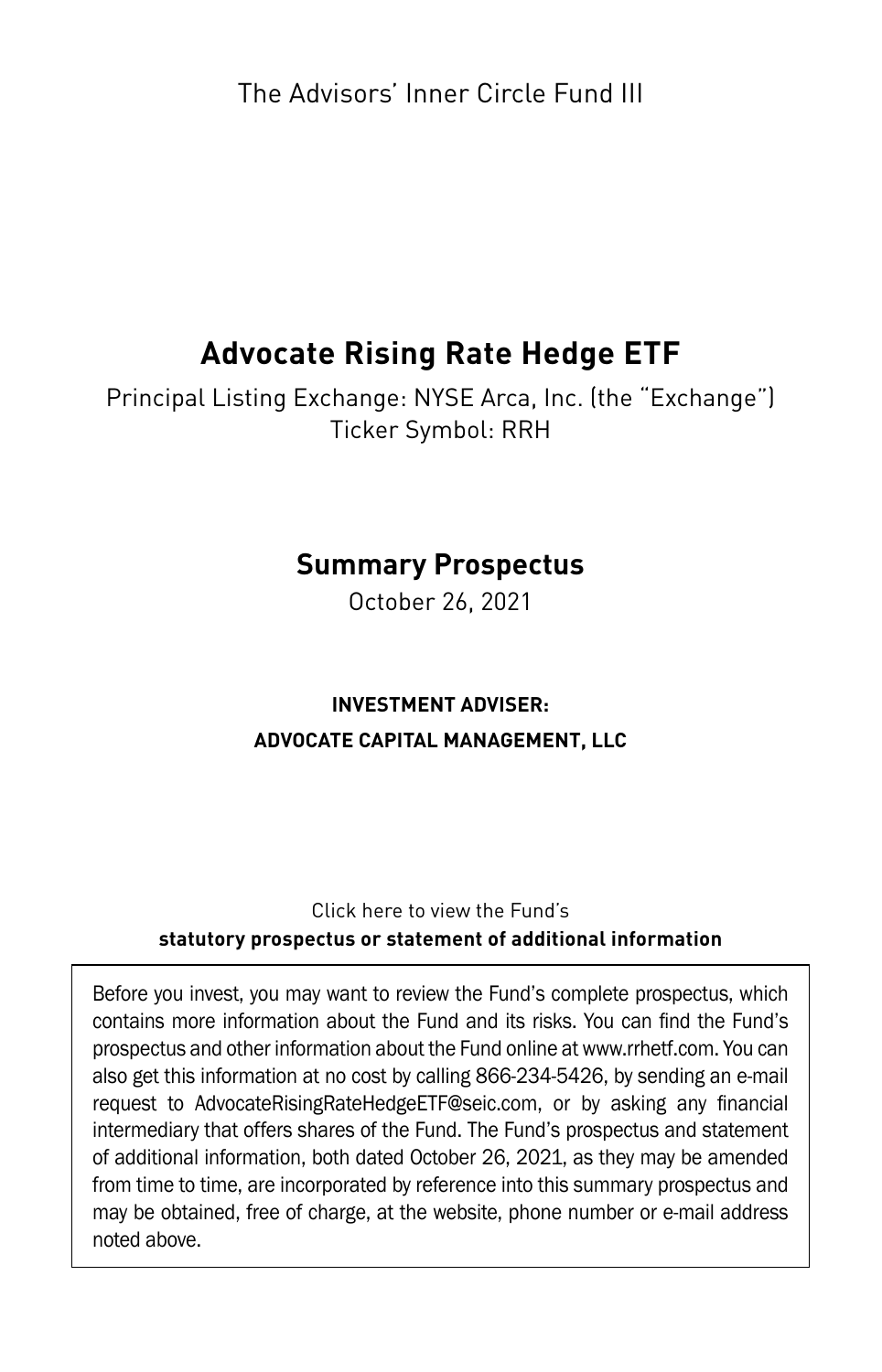## **Investment Objective**

The Advocate Rising Rate Hedge ETF (the "Fund") is a multi-asset exchange-traded fund ("ETF") that seeks to generate capital appreciation during periods of rising long term interest rates, specifically interest rates with maturities of five years or longer.

#### **Fund Fees and Expenses**

This table describes the fees and expenses that you may pay if you buy, hold and sell shares of the Fund ("Shares"). You may pay other fees, such as brokerage commissions and other fees to financial intermediaries, which are not reflected in the table and Example below.

#### **Annual Fund Operating Expenses**  *(expenses that you pay each year as a percentage of the value of your investment)*

| Management Fee                       | 0.85%    |
|--------------------------------------|----------|
| Other Expenses'                      | $0.00\%$ |
| Total Annual Fund Operating Expenses | 0.85%    |

 $1$  Other Expenses are based on estimated amounts for the current fiscal year.

#### **Example**

This Example is intended to help you compare the cost of investing in the Fund with the cost of investing in other funds.

The Example assumes that you invest \$10,000 in the Fund for the time periods indicated and then redeem all of your shares at the end of those periods. The Example also assumes that your investment has a 5% return each year and that the Fund's operating expenses remain at current levels. This example does not include the brokerage commissions that investors may pay to buy and sell Shares. Although your actual costs may be higher or lower, based on these assumptions your costs would be:

| Year | 3 Years      |
|------|--------------|
| ÆЛ.  | <b>¢</b> ን71 |
|      |              |

#### **Portfolio Turnover**

The Fund pays transaction costs, such as commissions, when it buys and sells securities (or "turns over" its portfolio). A higher portfolio turnover rate may indicate higher transaction costs and may result in higher taxes when Fund shares are held in a taxable account. These costs, which are not reflected in total annual Fund operating expenses or in the Example,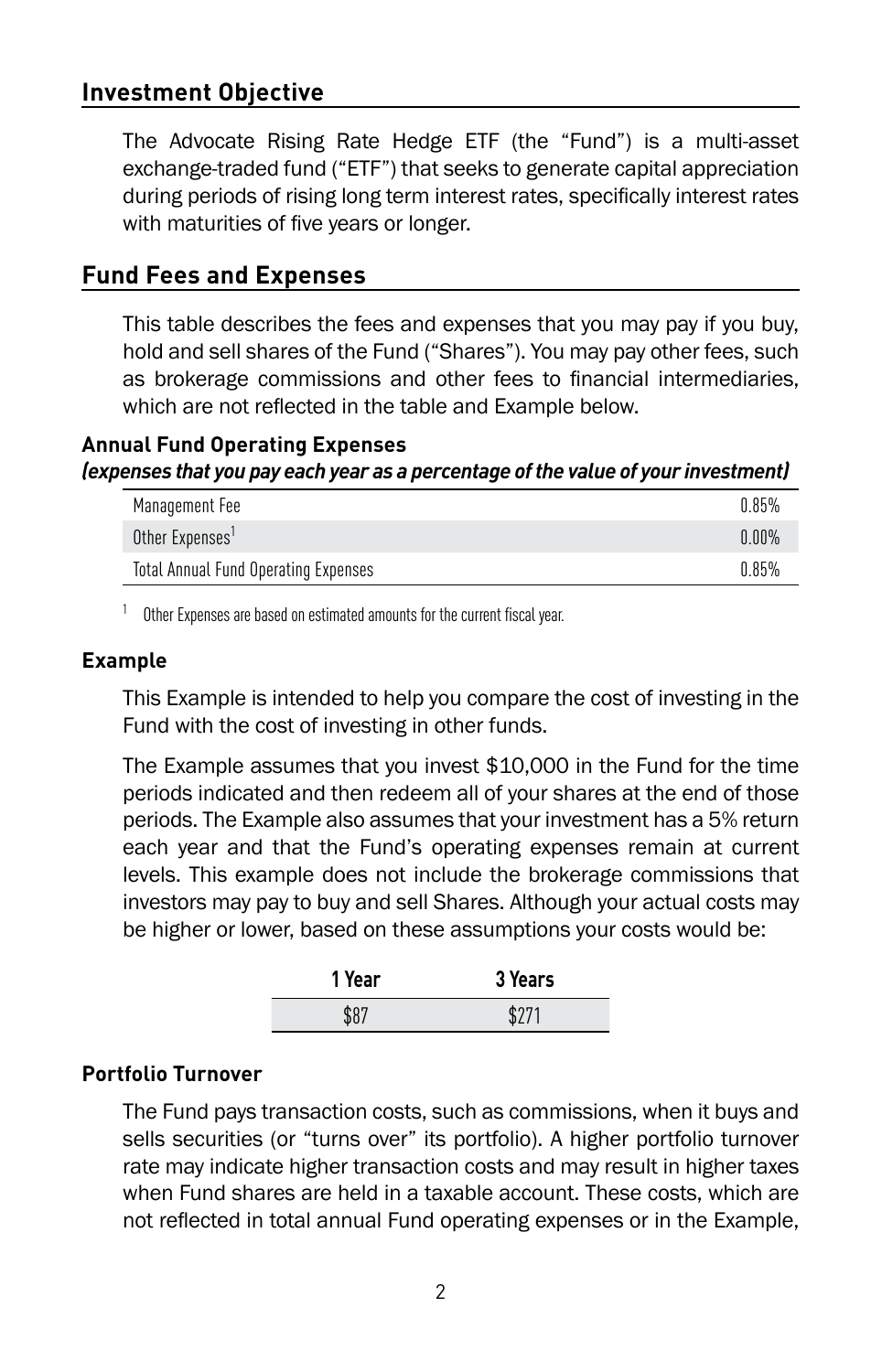affect the Fund's performance. Because the Fund has not commenced operations as of the date of this prospectus, it does not have portfolio turnover information to report.

### **Principal Investment Strategies**

The Fund is actively managed and seeks to achieve its investment objective primarily by investing in a combination of: U.S. Treasury securities; forwards, futures or options on various currencies; long and short positions on the short and long-end of the Treasury or swap yield curve (described below) via futures, swaps, forwards and other over-thecounter ("OTC") derivatives; long and short positions on equity indexes and/or investment companies, including ETFs; and commodity futures and options.

The Treasury yield curve measures interest rates available in the market for U.S. Treasury obligations of varying maturities from one year through 30 years. The Fund intends to take long and short positions tied to the shape of the Treasury yield curve through the use of interest rate-linked derivative instruments including futures, swaps, forwards and options (in particular, options on futures or interest rate swaps). The Fund may take short positions in instruments that the Adviser expects would decrease in value due to rising rate concerns such as inflation (e.g., a 10-year U.S. Treasury future), and long positions in instruments that the Adviser expects to be less sensitive to rising rate concerns (e.g., a 2-year U.S. Treasury future). This combination of holdings is a "Yield Curve" strategy that may generate capital appreciation in the event that longermaturity yields rise faster than shorter-maturity yields. The Fund may also implement the Yield Curve strategy through the use of derivative instruments tied to the swap yield curve. The swap yield curve is similar to the Treasury yield curve but reflects the market rates used in interest rate swap agreements at varying maturities. The swap yield curve also provides the Fund with the flexibility to lock in Yield Curve strategies for a longer period of time.

The Fund may invest in foreign currency strategies with respect to currencies that the Adviser believes will depreciate during times of rising interest rates relative to the U.S. dollar. For example, when U.S. interest rates are rising, the difference in the interest rates between the U.S. and other countries, particularly countries that are behind the U.S. in the business cycle, may increase, which would be expected to cause the U.S. dollar to appreciate against those other currencies. In such instances, the Fund may seek capital appreciation by taking a long position in the U.S. dollar and a short position in a foreign currency (e.g., the Japanese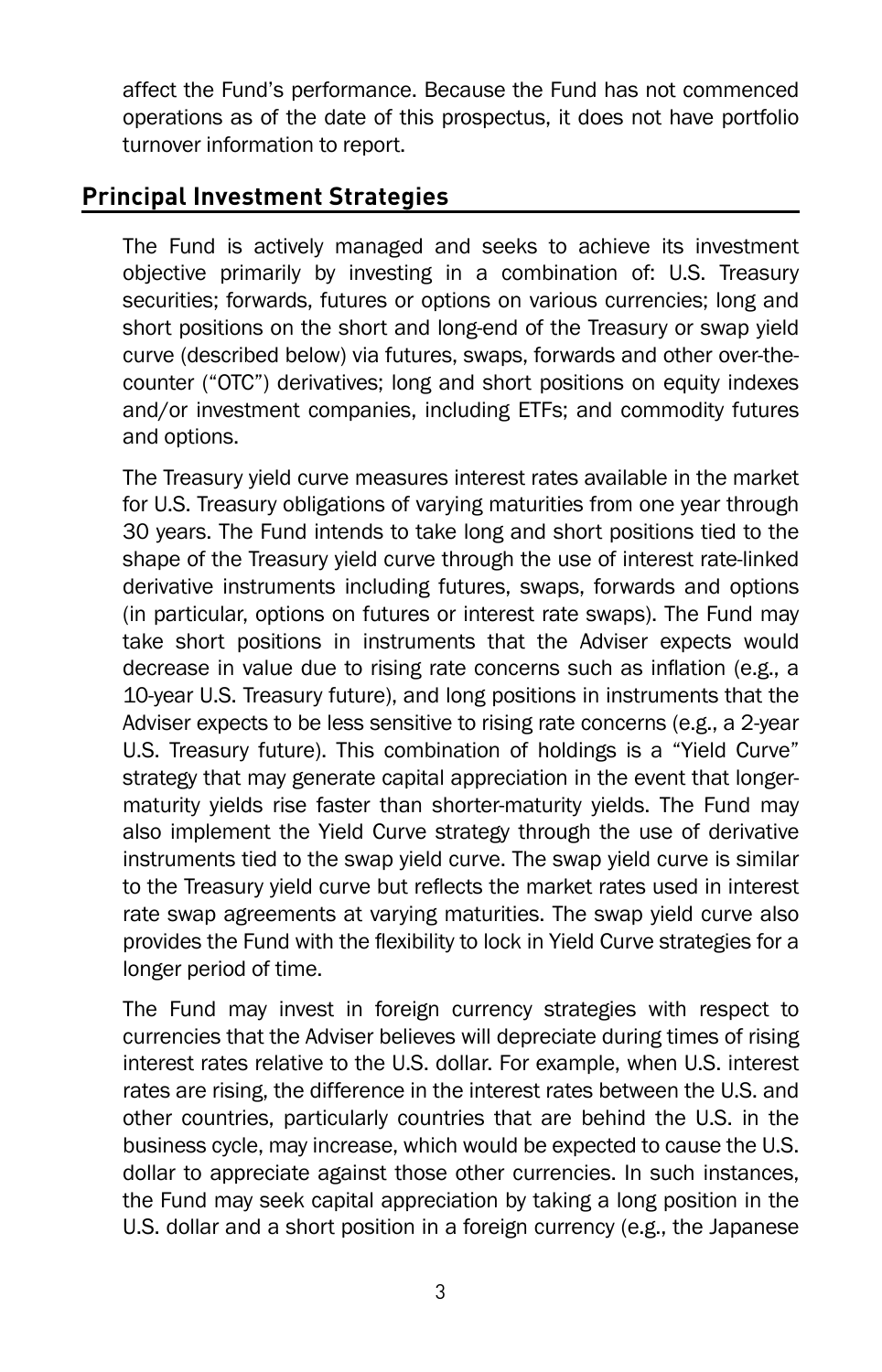Yen). The Fund may also invest in equity markets using sector- or broadmarket-focused funds or ETFs, equity index futures or total return swaps. The Fund may take long positions in sectors or indexes that the Adviser expects to benefit from rising rates, short positions in sectors or indexes that the Adviser expects to perform poorly in such environments, or a combination of long and short positions. Under normal circumstances, the Fund may also invest a significant portion of its assets in cash and other instruments for cash management purposes. These other instruments are expected to be predominantly comprised of money-market instruments, Treasury securities, and/or other investment companies, including ETFs, that invest primarily in such instruments.

The Adviser utilizes a proprietary investment process to assemble an investment portfolio for the Fund that is designed to generate positive returns when long-term U.S. interest rates rise. The Adviser's investment process analyzes asset classes, sectors and currencies to seek out investment opportunities that the Adviser believes will both perform well during periods of rising rates and also maintain a lower "cost of carry" (i.e., the expense incurred to maintain a particular position or portfolio) than outright shorting bonds or buying options. In considering which asset classes will perform well in periods of rising rates, the Adviser considers historical price and interest rate data, as well as the Adviser's own fundamental analysis of why such asset classes may be expected to outperform in a rising rate environment. The asset classes the Fund may invest in include fixed income, currencies and equities (sector or broad market index). The Fund may utilize derivative instruments to gain exposure to such asset classes, including futures, swaps, currency forwards and options. In selecting such instruments for each given strategy, the Adviser will consider the cost to implement and carry the strategy forward, the ability to lock in the strategy for an extended period of time, and the anticipated liquidity of the underlying investments.

Once the Fund's portfolio is constructed the Adviser will monitor the Fund's positions over time to identify any changes to its historical performance, i.e., a "paradigm shift." The active management of the portfolio allows the Adviser to react to such paradigm shifts and adjust the portfolio accordingly to take this into consideration. The Adviser periodically rebalances the Fund's portfolio to maintain the desired target exposure. Occasionally, market conditions and/or large Fund cash flows may require more frequent adjustment of the exposure. During the rebalancing process, the Adviser may identify securities and other instruments in the portfolio that no longer align with the investment strategies and objective of the Fund and may liquidate such securities or other instruments to better align the portfolio with the Fund's investment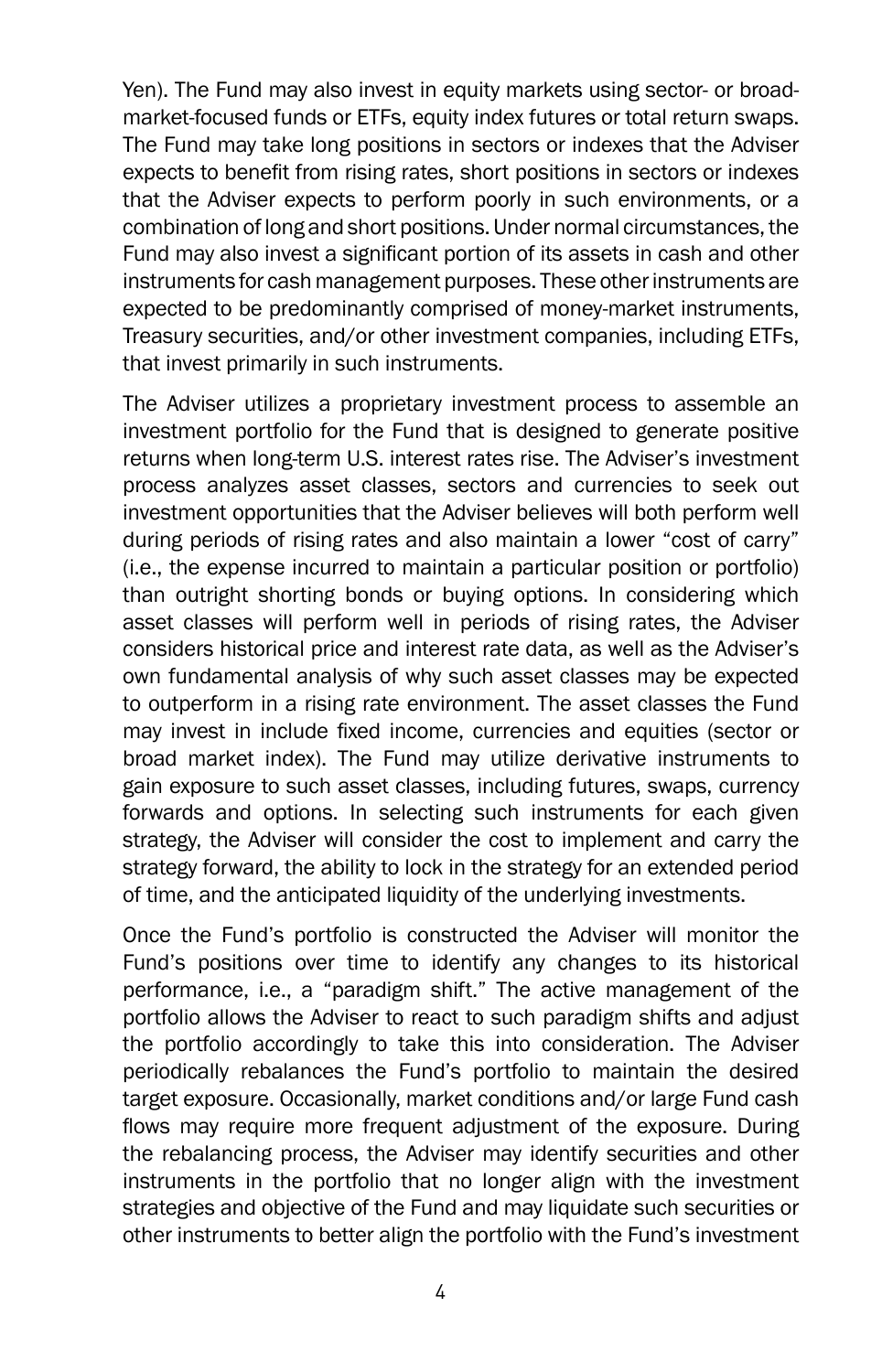strategies and objective. The Adviser expects that the Fund will engage in strategies that are held for an extended period of time (e.g., greater than 12 months), taking into consideration any futures rolls or forward extension transactions as are necessary to maintain certain positions held by the Fund. However, there may be exceptions when the Fund's investments are held for shorter periods of time due to either rapid gain or developing circumstances that may render the strategies invalid to achieve the Fund's investment objective. The Fund may buy and sell investments frequently in seeking to achieve its investment objective. The Adviser does not intend to materially alter the strategic composition of the Fund in response to periods when rates are not rising.

The Fund is classified as "non-diversified" under the Investment Company Act of 1940, as amended (the "1940 Act"), which means that it may invest a larger percentage of its assets in a smaller number of issuers than a diversified fund.

### **Principal Risks**

You could lose money by investing in the Fund. **An investment in the Fund is not a bank deposit and is not insured or guaranteed by the Federal Deposit Insurance Corporation or any other governmental agency.** There can be no assurance that the Fund's investment objectives will be achieved.

**Market Risk** – The prices of and the income generated by the Fund's securities may decline in response to, among other things, investor sentiment, general economic and market conditions, regional or global instability, and currency and interest rate fluctuations. In addition, the impact of any epidemic, pandemic or natural disaster, or widespread fear that such events may occur, could negatively affect the global economy, as well as the economies of individual countries, the financial performance of individual companies and sectors, and the markets in general in significant and unforeseen ways. Any such impact could adversely affect the prices and liquidity of the securities and other instruments in which the Fund invests, which in turn could negatively impact the Fund's performance and cause losses on your investment in the Fund.

**Interest Rate Risk** – The risk that changes in interest rates will cause significant fluctuations, up or down, in the value of fixed income securities, including Government securities, in which the Fund may take a long position or short position. A historically low interest rate environment may present greater risk of interest rates increasing and rates may increase more rapidly. Conversely, while interest rates remain low, rates could fall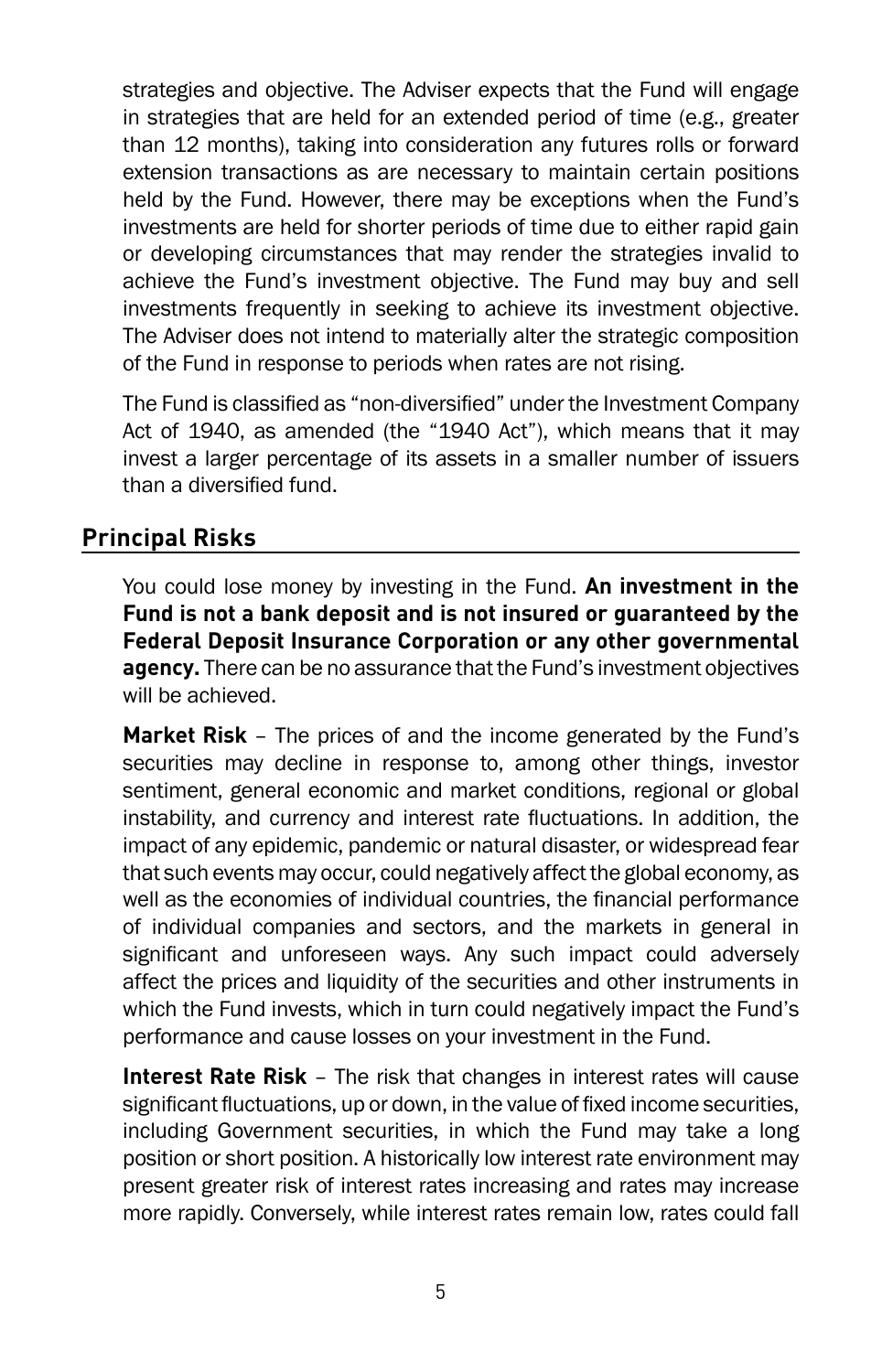further or fall below zero, i.e. negative interest rates. Additionally, the difference between long term rates and short term rates can change rapidly and affect the value of the portfolio resulting in gains or losses.

**Credit Risk** – The risk that the issuer of a security or the counterparty to a contract will default or otherwise become unable to honor a financial obligation.

**Derivatives Risk** – The Fund's use of futures contracts, forward contracts, options and swaps is subject to market risk, leverage risk, correlation risk and liquidity risk. Leverage risk, liquidity risk and market risk are described elsewhere in this section. Many over-the-counter ("OTC") derivative instruments will not have liquidity beyond the counterparty to the instrument. Correlation risk is the risk that changes in the value of the derivative may not correlate perfectly with the underlying asset, rate or index. The Fund's use of forward contracts and swap agreements is also subject to credit risk and valuation risk. Valuation risk is the risk that the derivative may be difficult to value and/or may be valued incorrectly. Credit risk is described elsewhere in this section. Each of these risks could cause the Fund to lose more than the principal amount invested in a derivative instrument. Some derivatives have the potential for unlimited loss, regardless of the size of the Fund's initial investment. The other parties to certain derivative contracts present the same types of credit risk as issuers of fixed income securities. The Fund's use of derivatives may also increase the amount of taxes payable by shareholders. Both U.S. and non-U.S. regulators have adopted and are in the process of implementing regulations governing derivatives markets, the ultimate impact of which remains unclear.

**Roll Risk** – The Fund may encounter "roll risk" from its investments in futures or swaps. Roll risk refers to the risk that may be encountered when a futures or swap contract must be "rolled forward" as the contracts approaches expiry to maintain the desired risk profile of the strategy. A roll occurs when a position in the near-term futures or swap contract is liquidated and a new position in the next futures or swap contract is established. Illiquid conditions may arise when the Fund attempts to roll existing positions which could result in either a higher-than-anticipated cost, or an inability to implement the roll. If this situation persists over the typical transition period from an expiring futures or swap contract to the next, the Adviser may elect to terminate the strategy in question and replace it with alternative strategies whose roll risks are currently minimal.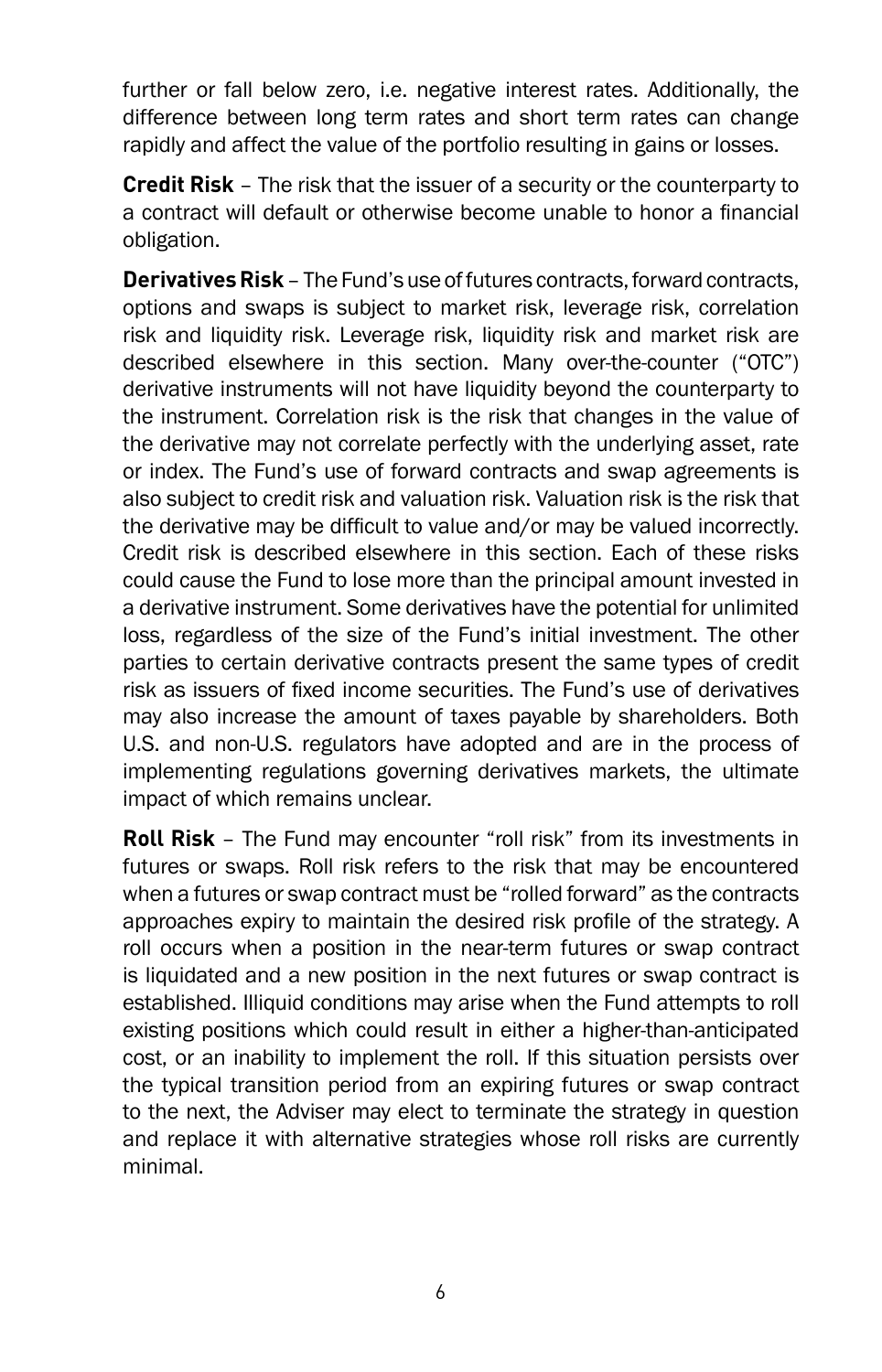**Short Exposure Risk** – The Fund may enter into a derivatives transaction to obtain short investment exposure to the reference asset. If the value of the reference asset on which the Fund has obtained a short investment exposure increases, the Fund will incur a loss. This potential loss to the Fund is theoretically unlimited. Gaining short investment exposure through derivatives also subjects the Fund to credit risk, derivatives risk and leverage risk, which are discussed elsewhere in this section.

**U.S. Treasury Securities Risk** – A security backed by the U.S. Treasury or the full faith and credit of the United States is guaranteed only as to the timely payment of interest and principal when held to maturity, but the market prices for such securities are not guaranteed and will fluctuate.

**Investing in the United States Risk** – To the extent the Fund invests in issuers within the United States, the Fund may be more susceptible to economic, political, regulatory or other events or conditions affecting issuers within the United States, and may be subject to greater price volatility and risk of loss, than a fund holding more geographically diverse investments.

**Management Risk** – The Fund is subject to management risk because it is an actively managed portfolio. The Adviser will apply investment techniques and risk analyses in making investment decisions for the Fund, but there can be no guarantee that the Fund will meet its investment objective.

**New Fund Risk** – Because the Fund is new, investors in the Fund bear the risk that the Fund may not be successful in implementing its investment strategy, may not employ a successful investment strategy, or may fail to attract sufficient assets under management to realize economies of scale, any of which could result in the Fund being liquidated at any time without shareholder approval and at a time that may not be favorable for all shareholders. Such liquidation could have negative tax consequences for shareholders and will cause shareholders to incur expenses of liquidation.

**New Adviser Risk** – The Adviser has not previously served as an adviser to a registered investment company. As a result, investors do not have a track record of managing an ETF from which to judge the Adviser, and the Adviser may not achieve the intended result in managing the Fund.

**Valuation Risk** – The risk that a security may be difficult to value. The Fund may value certain securities at a price higher or lower than the price at which they can be sold. This risk may be especially pronounced for investments that are illiquid or may become illiquid.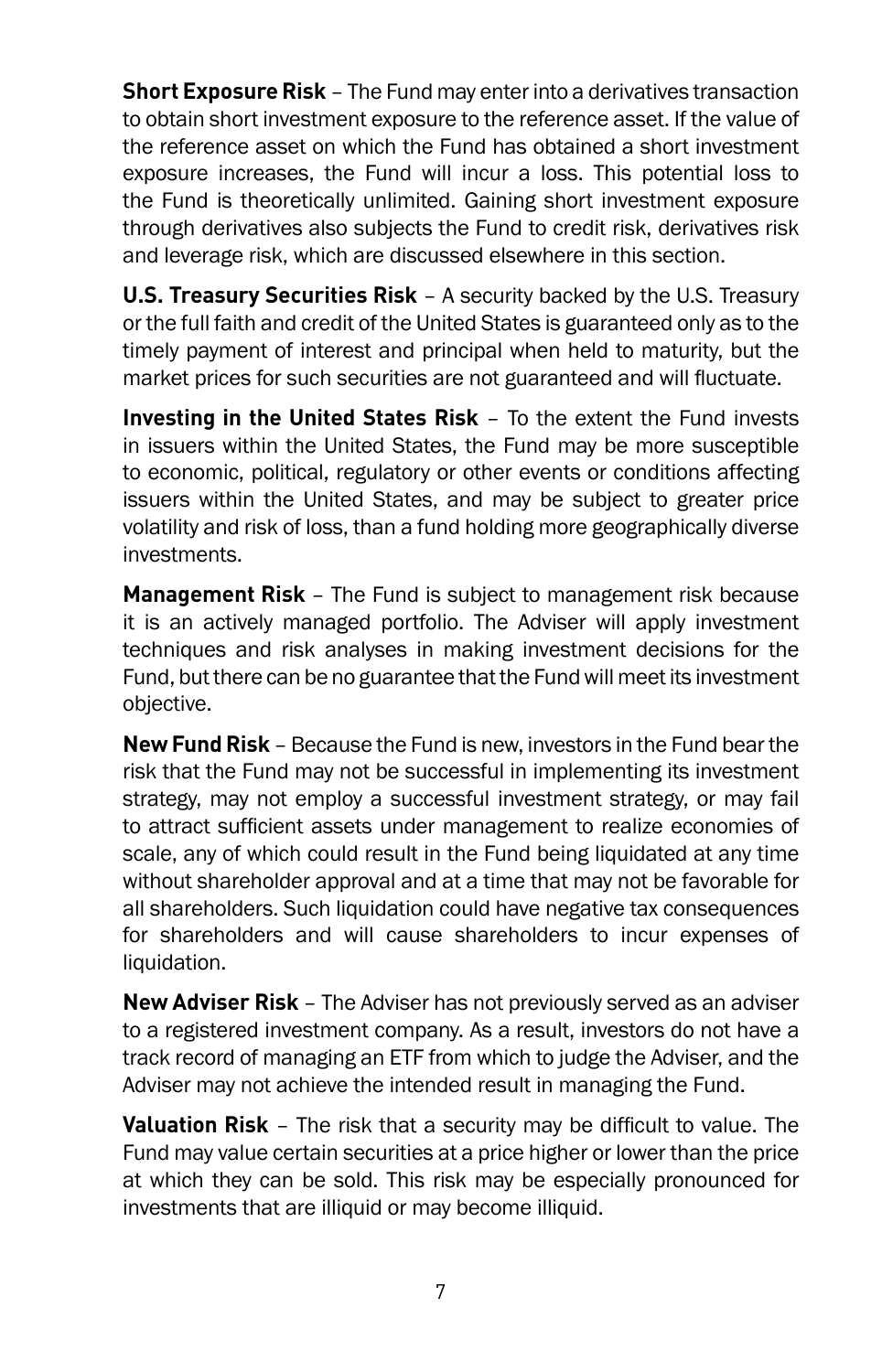**Liquidity Risk** – The risk that certain assets may be difficult or impossible to sell at the time and the price that the Fund would like. The Fund may have to sell the asset at a lower price, sell other securities instead or forego an investment opportunity, any of which could have a negative effect on Fund management or performance.

**Inflation-Linked Securities Risk** – The value of inflation-linked securities is expected to change in response to changes in real interest rates (the market rate of interest less the anticipated rate of inflation). Real interest rates change over time as a result of many factors, such as currency exchange rates, central bank monetary policies and general economic conditions. In general, the price of an inflation-linked security tends to decline when real interest rates increase. Unlike conventional bonds, the principal and interest payments of inflation-protected securities such as TIPS are adjusted periodically to a specified rate of inflation (e.g. the Consumer Price Index (the "CPI")). There can be no assurance that the inflation index used will accurately measure the actual rate of inflation. These securities may lose value in the event that the actual rate of inflation is different than the rate of the inflation index. Repayment of the original bond principal upon maturity (as adjusted for inflation) is guaranteed in the case of TIPS. For bonds that do not provide a similar guarantee, the adjusted principal value of the bond repaid at maturity may be less than the original principal.

**ETF Risks** – The Fund is an ETF and, as a result of this structure, it is exposed to the following risks:

**Trading Risk** – Shares of the Fund may trade on the Exchange above or below their NAV. The NAV of shares of the Fund will fluctuate with changes in the market value of the Fund's holdings. In addition, although the Fund's shares are currently listed on the Exchange, there can be no assurance that an active trading market for shares will develop or be maintained. Trading in Fund shares may be halted due to market conditions or for reasons that, in the view of the Exchange, make trading in shares of the Fund inadvisable.

**Cash Transactions Risk** – Like other ETFs, the Fund sells and redeems its shares only in large blocks called Creation Units and only to "Authorized Participants." Unlike many other ETFs, however, the Fund expects to effect its creations and redemptions at least partially for cash, rather than in-kind securities. Thus, an investment in the Fund may be less tax-efficient than an investment in other ETFs as the Fund may recognize a capital gain that it could have avoided by making redemptions in-kind. As a result, the Fund may pay out higher capital gains distributions than ETFs that redeem in-kind. Further,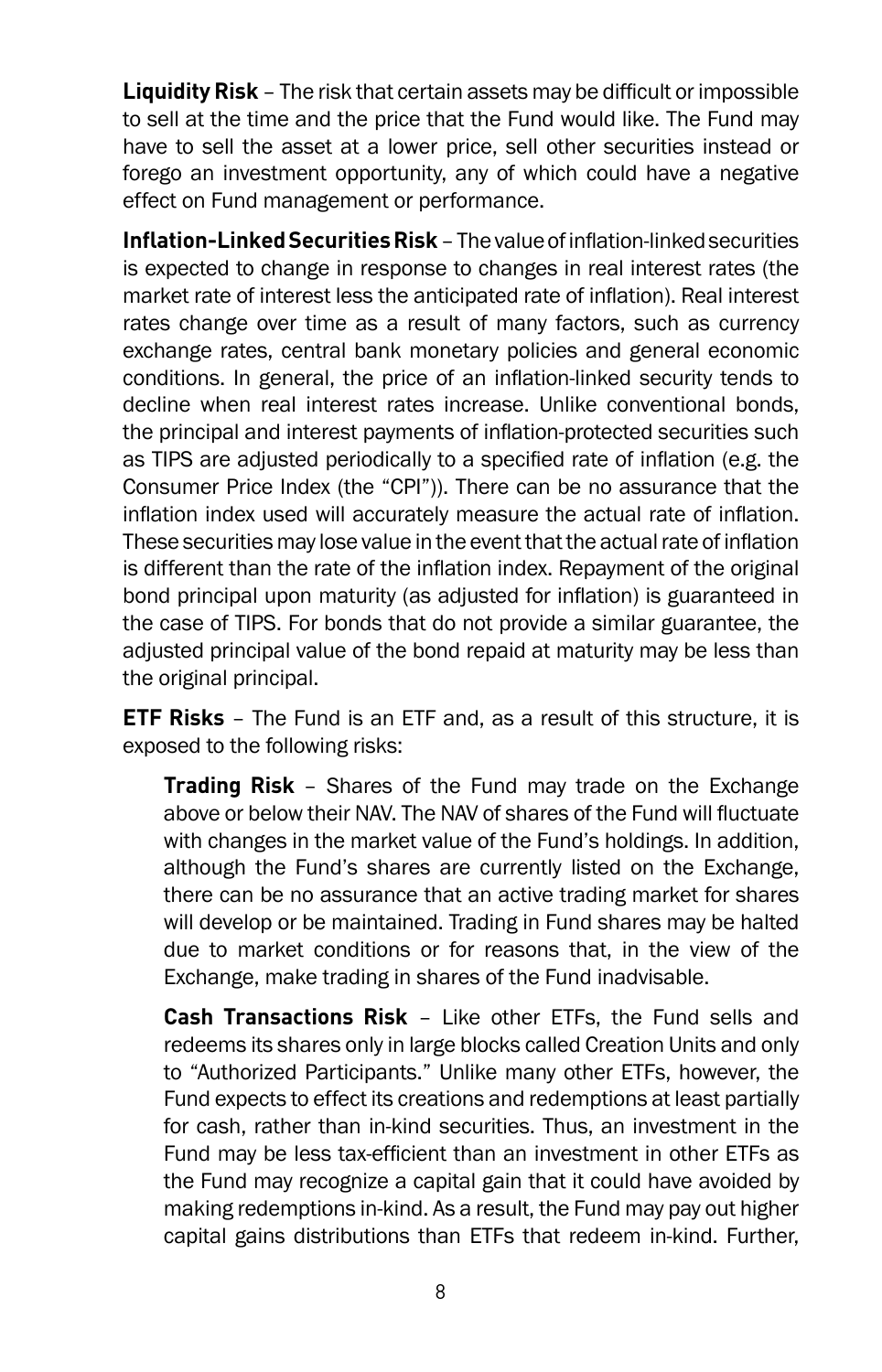paying redemption proceeds at least partially in cash rather than through in-kind delivery of portfolio securities may require the Fund to dispose of or sell portfolio investments to obtain the cash needed to distribute redemption proceeds at an inopportune time.

**Limited Authorized Participants, Market Makers and Liquidity Providers Risk** – Because the Fund is an ETF, only a limited number of institutional investors (known as "Authorized Participants") are authorized to purchase and redeem shares directly from the Fund. In addition, there may be a limited number of market makers and/ or liquidity providers in the marketplace. To the extent either of the following events occur, Fund shares may trade at a material discount to net asset value ("NAV") and possibly face delisting: (i) Authorized Participants exit the business or otherwise become unable to process creation and/or redemption orders and no other Authorized Participants step forward to perform these services, or (ii) market makers and/or liquidity providers exit the business or significantly reduce their business activities and no other entities step forward to perform their functions.

**Investments in Investment Companies Risk** – When the Fund invests in an investment company, including ETFs, in addition to directly bearing the expenses associated with its own operations, it will bear a pro rata portion of the investment company's expenses. Further, while the risks of owning shares of an investment company generally reflect the risks of owning the underlying investments of the investment company, the Fund may be subject to additional or different risks than if the Fund had invested directly in the underlying investments. For example, the lack of liquidity in an ETF could result in its share price being more volatile than that of the underlying portfolio securities.

**Money Market Instruments Risk** – The value of money market instruments may be affected by changing interest rates and by changes in the credit ratings of the investments. An investment in a money market fund is not a bank deposit and is not insured or guaranteed by any bank, the FDIC or any other government agency. A money market fund's sponsor has no legal obligation to provide financial support to the fund, and there should be no expectation that the sponsor will provide financial support to the fund at any time. Certain money market funds float their net asset value while others seek to preserve the value of investments at a stable net asset value (typically, \$1.00 per share). An investment in a money market fund, even an investment in a fund seeking to maintain a stable NAV per share, is not guaranteed and it is possible for the Fund to lose money by investing in these and other types of money market funds.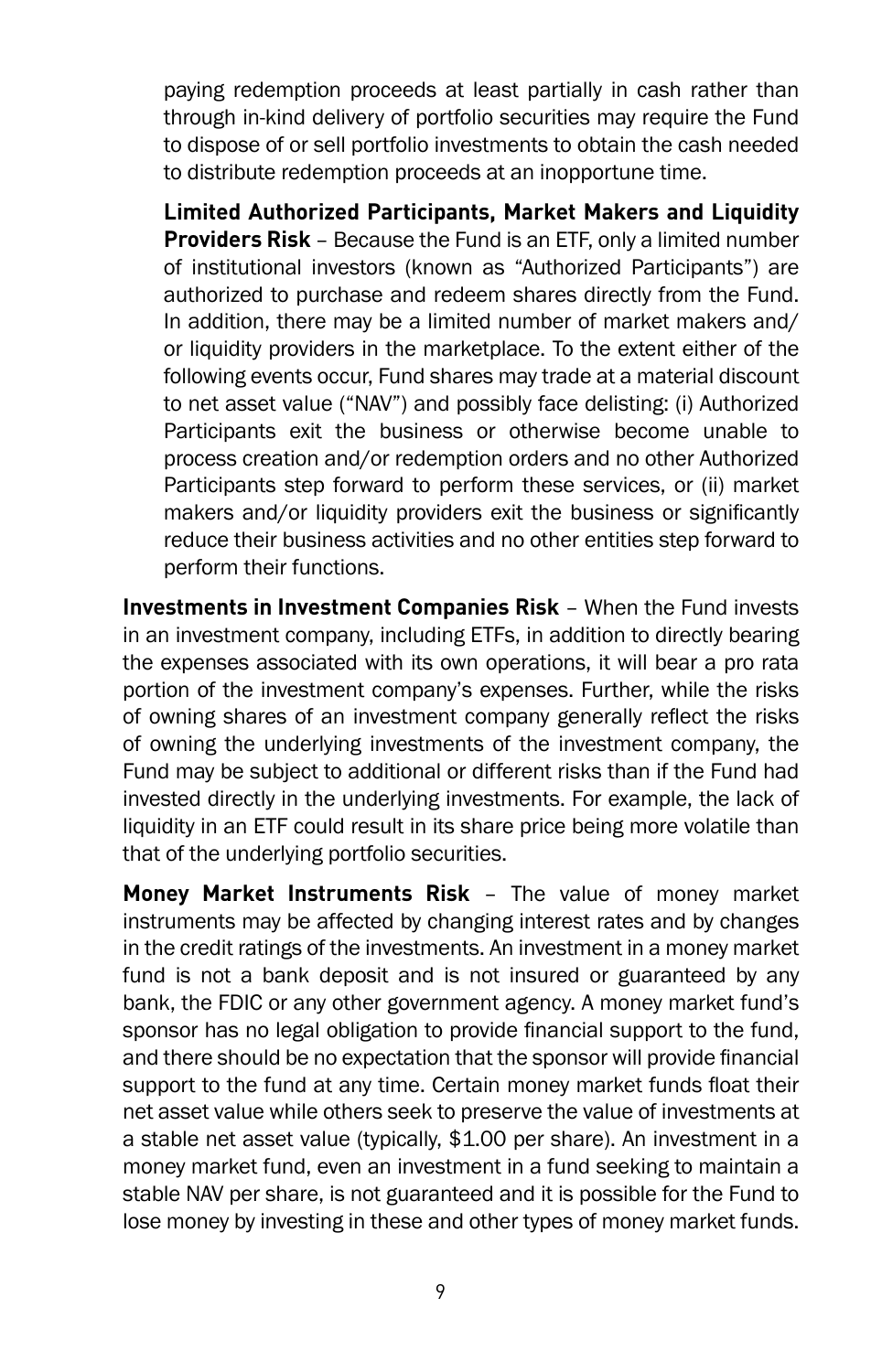**Non-Diversification Risk** – The Fund is classified as "non-diversified," which means it may invest a larger percentage of its assets in a smaller number of issuers than a diversified fund. To the extent that the Fund invests its assets in a smaller number of issuers, the Fund will be more susceptible to negative events affecting those issuers than a diversified fund. However, the Fund intends to satisfy the asset diversification requirements for qualifying as a regulated investment company ("RIC") under Subchapter M of the Internal Revenue Code of 1986, as amended (the "Code").

**Proprietary Model Risk** – Proprietary models that may be used to evaluate securities or securities markets are based on certain assumptions concerning the interplay of market factors and may not adequately take into account certain factors and may result in the Fund having a lower return than if the Fund were managed using another model or investment strategy. The markets or prices of individual securities may be affected by factors not foreseen in developing the models.

**Commodity-Related Investments Risk** – Exposure to commodities through investments such as commodity futures contracts and options (collectively, "Commodity-Related Investments") may subject the Fund to greater volatility than investments in traditional securities. Prices of commodities may fluctuate significantly over short periods for a variety of factors, including: changes in supply and demand relationships, changes in interest or currency exchange rates, population growth and changing demographics and factors affecting a particular industry or commodity, such as drought, floods or other weather conditions, transportation bottlenecks or shortages, competition from substitute products, fiscal, monetary and exchange control programs, disease, pestilence, acts of terrorism, embargoes, tariffs and international economic, political, military, legal and regulatory developments.

**Tax Risk** – In order to qualify for the favorable U.S. federal income tax treatment accorded to a RIC, the Fund must, amongst other requirements, derive at least 90% of its gross income in each taxable year from certain categories of income ("qualifying income"). Certain of the Fund's Commodity-Related Investments will not generate income that is qualifying income. If the Fund was to fail to meet the qualifying income test and fail to qualify as a RIC, it would be taxed in the same manner as an ordinary corporation, and distributions to its shareholders would not be deductible by the Fund in computing its taxable income. The failure by the Fund to qualify as a RIC would have significant negative tax consequences to Fund shareholders and would affect a shareholder's return on its investment in the Fund. Under certain circumstances, the Fund may be able to cure a failure to meet the qualifying income test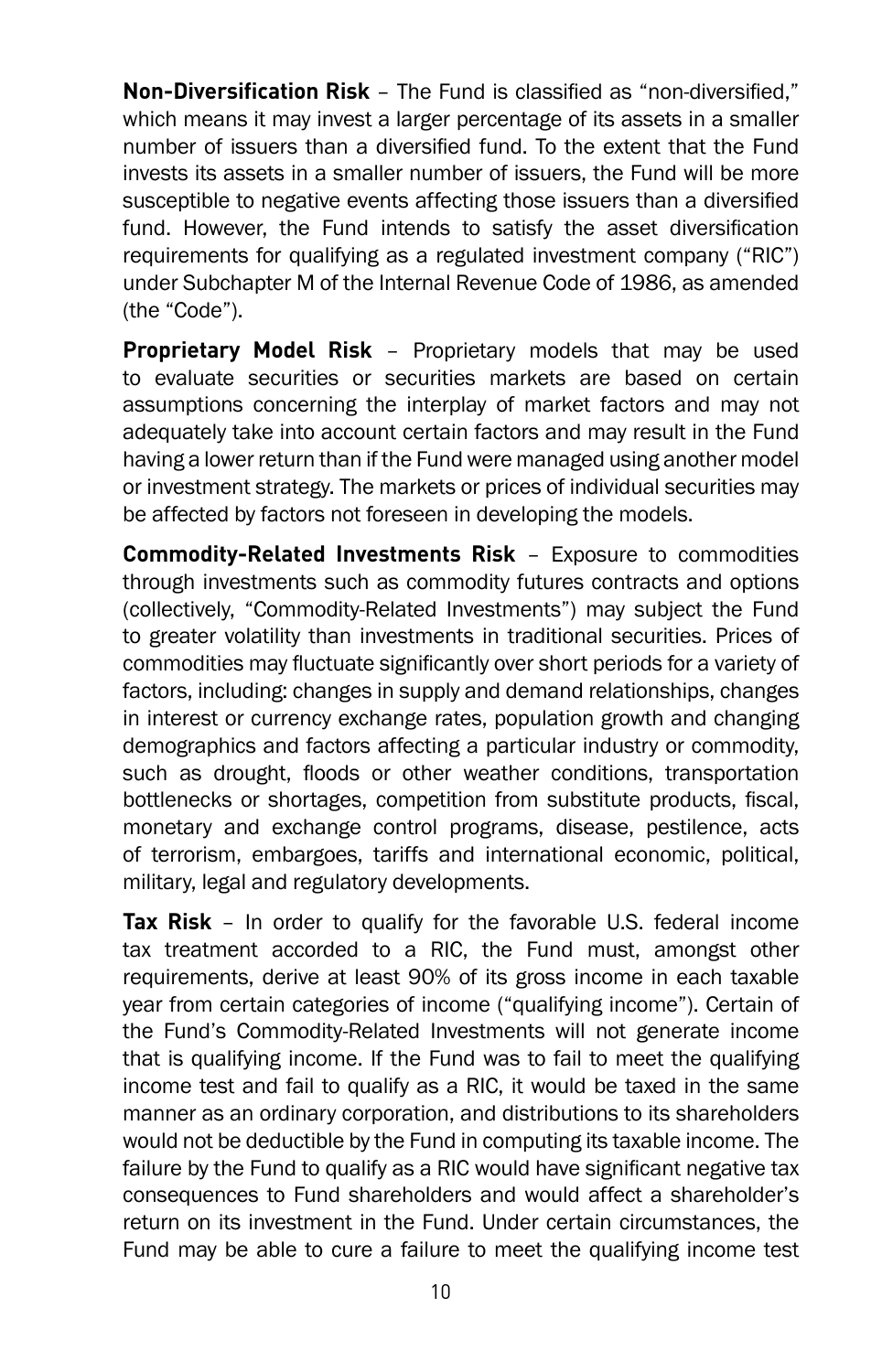if such failure was due to reasonable cause and not willful neglect, but in order to do so the Fund may incur significant fund-level taxes, which would effectively reduce (and could eliminate) the Fund's returns.

**Portfolio Turnover Risk** – Due to its investment strategy, the Fund may buy and sell securities frequently. This may result in higher transaction costs and additional capital gains tax liabilities, which may affect the Fund's performance.

**The Fund's shares will change in value, and you could lose money by investing in the Fund. The Fund may not achieve its investment objective.**

### **Performance Information**

As of the date of this prospectus, the Fund has been in operation for less than one full calendar year and therefore does not report its performance information. Once available, the Fund's performance information will be accessible on the Fund's website at www.advocatecapmgt.com and will provide some indication of the risks of investing in the Fund.

#### **Investment Adviser**

Advocate Capital Management, LLC serves as the investment adviser to the Fund.

#### **Portfolio Manager**

Scott Peng, PhD., Founder, Chief Executive Officer and Chief Investment Officer, has managed the Fund since 2021.

Mr. Peng is primarily responsible for the day-to-day management of the Fund and has served in such capacity since the Fund's inception in 2021.

#### **Purchase and Sale of Fund Shares**

The Fund issues shares to (or redeems shares from) certain institutional investors known as "Authorized Participants" (typically market makers or other broker-dealers) only in large blocks of shares known as "Creation Units." Creation Unit transactions are conducted in exchange for the deposit or delivery of a portfolio of in-kind securities designated by the Fund and/or cash.

Individual shares of the Fund may only be purchased and sold on the Exchange, other national securities exchanges, electronic crossing networks and other alternative trading systems through your broker